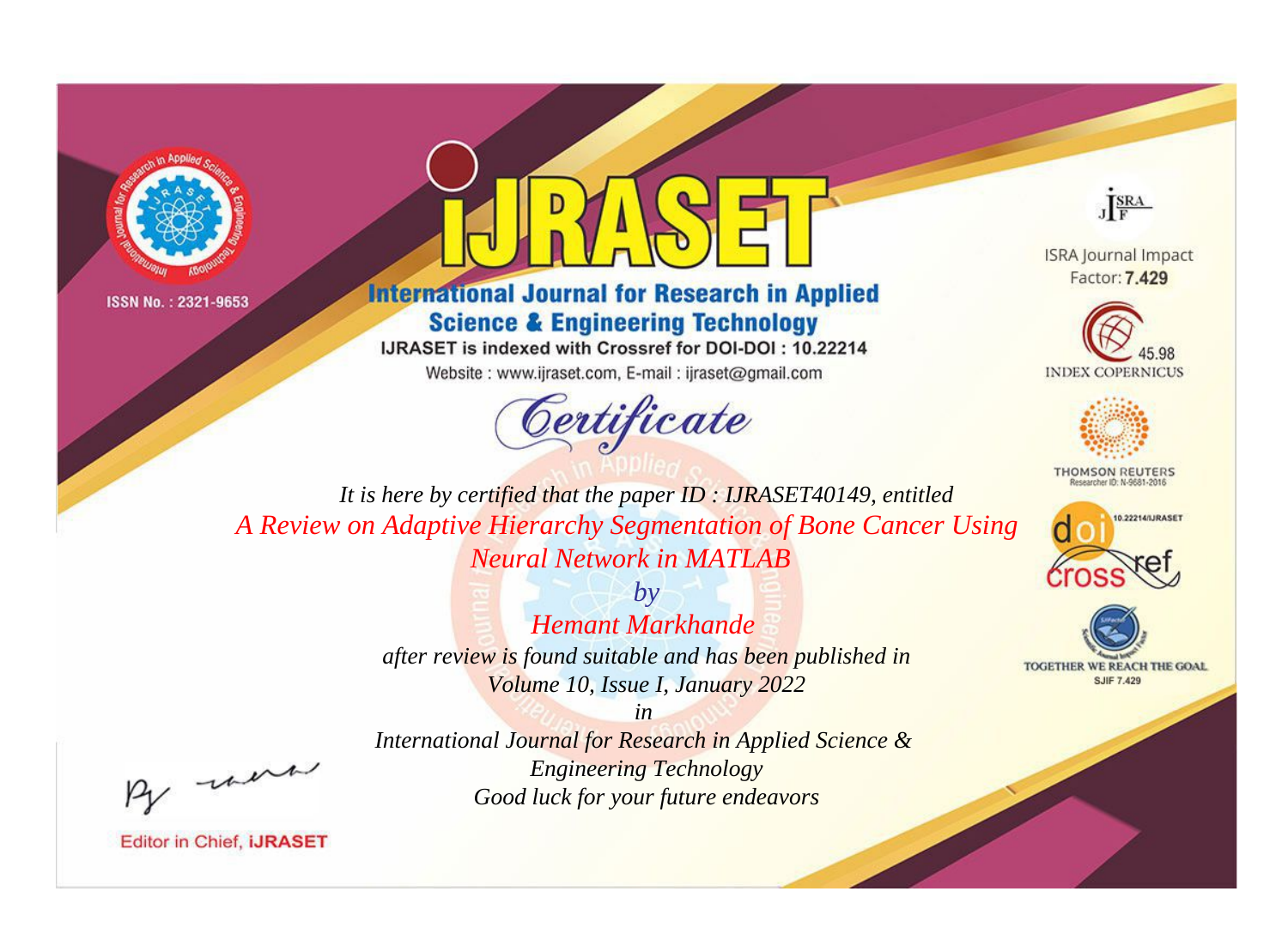



**International Journal for Research in Applied Science & Engineering Technology** 

IJRASET is indexed with Crossref for DOI-DOI: 10.22214

Website: www.ijraset.com, E-mail: ijraset@gmail.com





**ISRA Journal Impact** Factor: 7.429





**THOMSON REUTERS** 



TOGETHER WE REACH THE GOAL **SJIF 7.429** 

*It is here by certified that the paper ID : IJRASET40149, entitled A Review on Adaptive Hierarchy Segmentation of Bone Cancer Using Neural Network in MATLAB*

> *Prajwal Selokar after review is found suitable and has been published in Volume 10, Issue I, January 2022*

> > *in*

*by*

*International Journal for Research in Applied Science & Engineering Technology Good luck for your future endeavors*

, un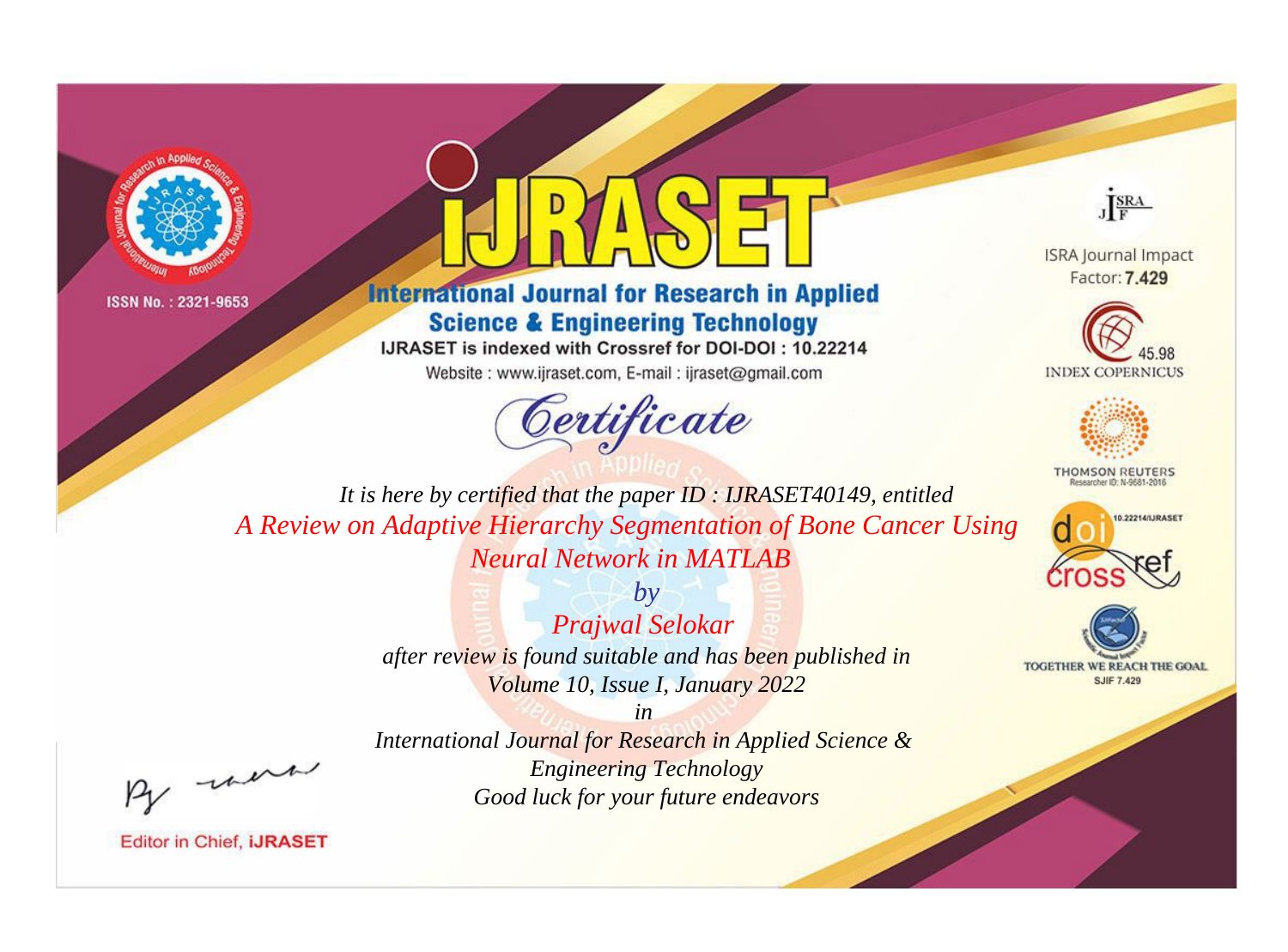



**International Journal for Research in Applied Science & Engineering Technology** 

IJRASET is indexed with Crossref for DOI-DOI: 10.22214

Website: www.ijraset.com, E-mail: ijraset@gmail.com





**ISRA Journal Impact** Factor: 7.429





**THOMSON REUTERS** 



TOGETHER WE REACH THE GOAL **SJIF 7.429** 

*It is here by certified that the paper ID : IJRASET40149, entitled A Review on Adaptive Hierarchy Segmentation of Bone Cancer Using Neural Network in MATLAB*

> *Nisha Raut after review is found suitable and has been published in Volume 10, Issue I, January 2022*

*by*

, un

*International Journal for Research in Applied Science & Engineering Technology Good luck for your future endeavors*

*in*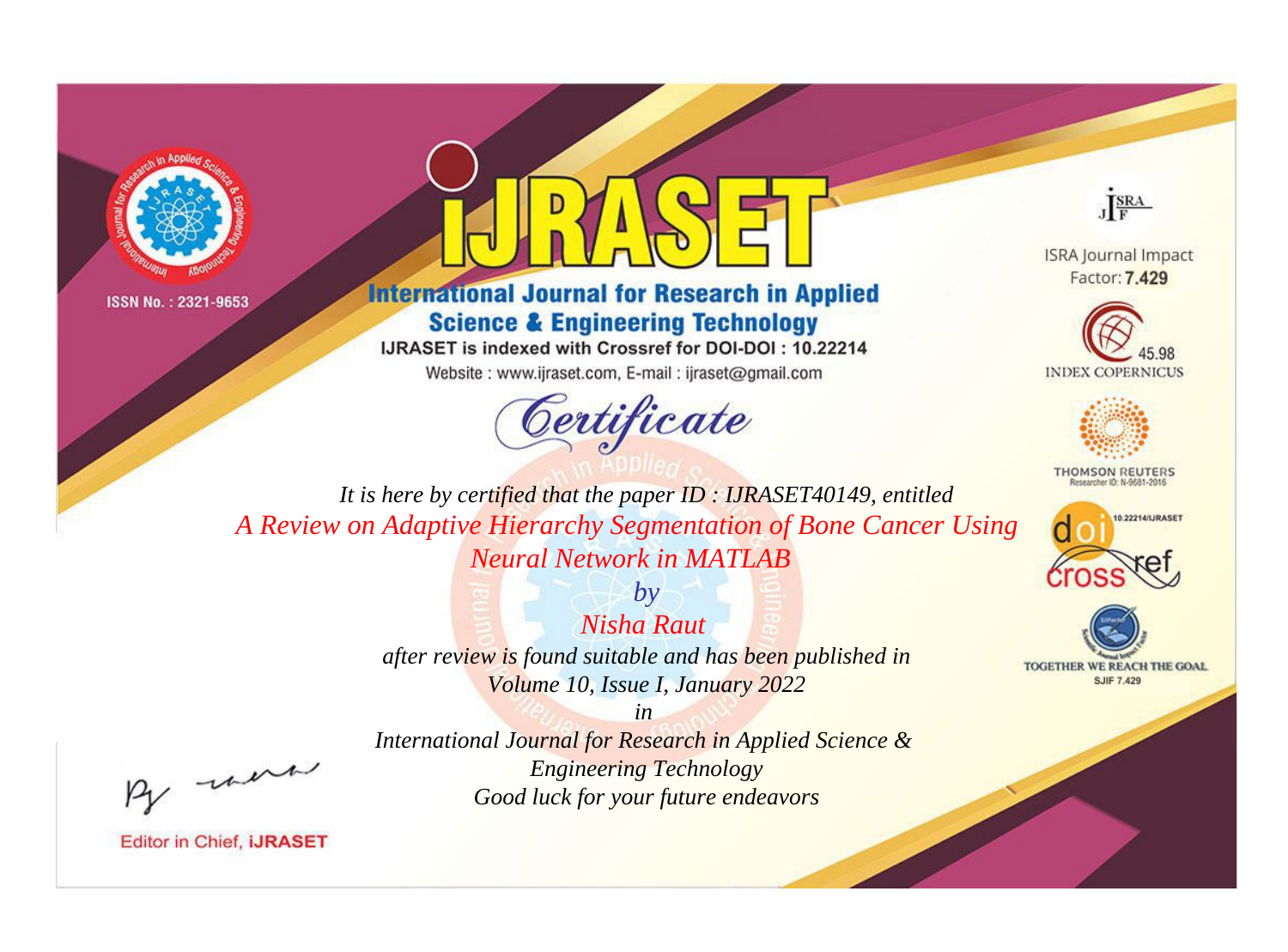



## **International Journal for Research in Applied Science & Engineering Technology**

IJRASET is indexed with Crossref for DOI-DOI: 10.22214

Website: www.ijraset.com, E-mail: ijraset@gmail.com





**ISRA Journal Impact** Factor: 7.429





**THOMSON REUTERS** 



TOGETHER WE REACH THE GOAL **SJIF 7.429** 

*It is here by certified that the paper ID : IJRASET40149, entitled A Review on Adaptive Hierarchy Segmentation of Bone Cancer Using Neural Network in MATLAB*

> *Ateef Ahmad after review is found suitable and has been published in Volume 10, Issue I, January 2022*

*by*

, un

*International Journal for Research in Applied Science & Engineering Technology Good luck for your future endeavors*

*in*